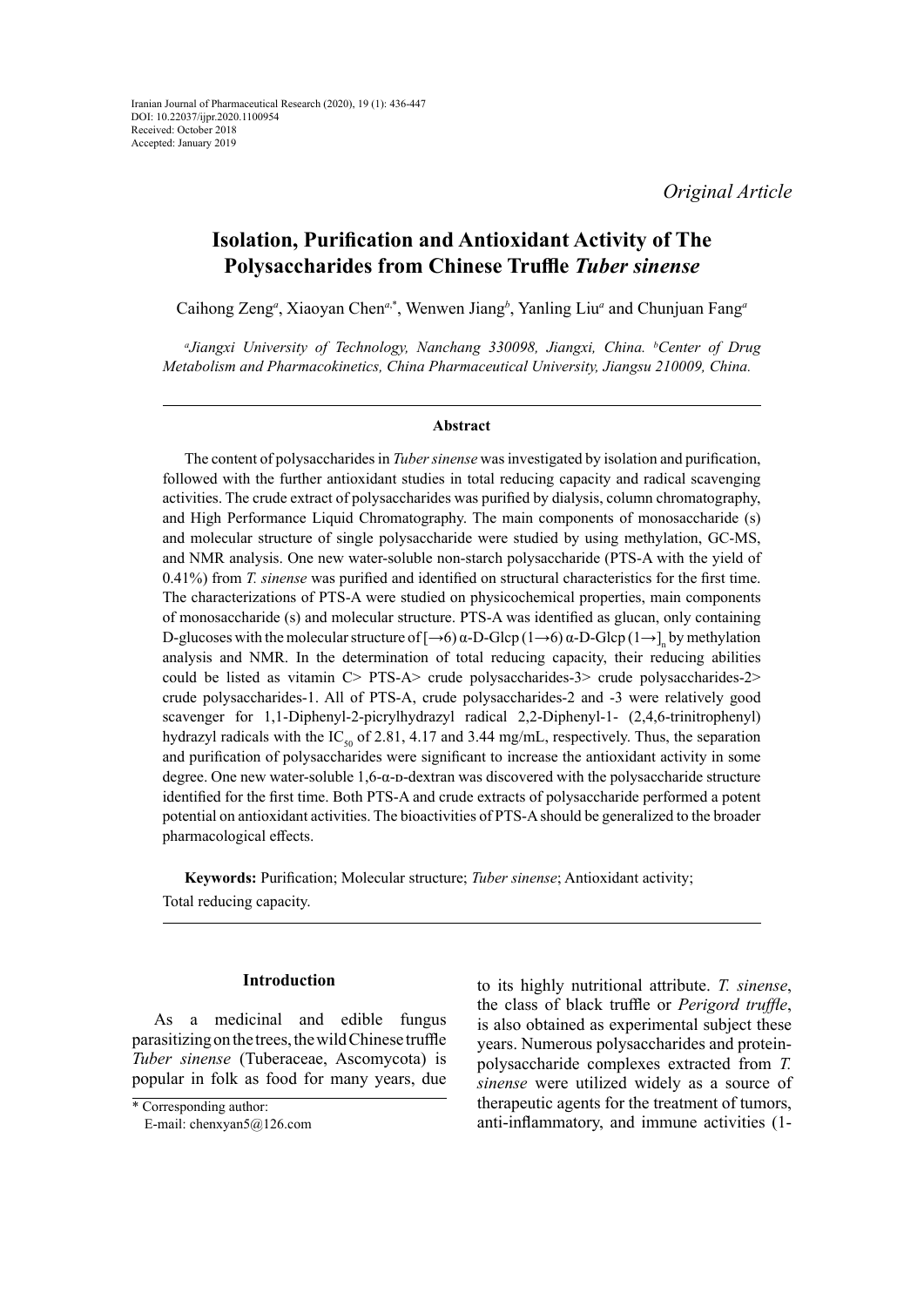4). The polysaccharide of *T. sinense* (PST) is a protein-bound polysaccharide first extracted from the Chinese truffle, and it has been utilized widely for the treatment of tumors. It was reported that PST dramatically inhibit the growth of S180 sarcoma and Ehrlich's ascites carcinoma sarcoma *in-vivo*, but there was no related effect on cell proliferation *invitro*, which meant that the anti-tumor effect of PST might be related to immunomodulation but not cytotoxic activity. In another side, PST therapy increased the weight of mouse spleen and the level of serum antibodies, which proofed the assumption as well. As a fungous polysaccharide with low toxicity and good water solubility, PST showed significant anti-tumor potential and might have much more medicinal value. The research group of Tang YJ *et al*. aimed to not only increase the production of extracellular polysaccharides in the plantation area of medicinal mushroom Chinese truffle *Tuber sinense* (3), but also separated more than fifty-two polysaccharides from the fermentation systems of *T. melanosporum*, Tuber indicum, Tuber sinense, Tuber aestivum, and the fruiting bodies of Tuber indicum, Tuber himalayense, Tuber sinense by elution with an activated carbon column. The polysaccharides from Tuber fermentation system exhibited relatively higher *in-vitro* antitumor activity against HepG2, A549, HCT-116, SK-BR-3, and HL-60 cells than those from Tuber fruiting bodies (4). Besides, the specific aromas of *T. sinense* had been exploited on plenty of special pharmacological effects, such as sexual performance improving, anti-tumor, antiaging, and so on  $(5,6,3)$ .

As a medicinal and edible fungus parasitizing on the trees, the wild *T. sinense* was obtained as experimental subject by our research team for several years. Sixty-five main compounds of the aroma profile of *T. melanosporum* were identified, including most components of alcohols and lipids by GS-MS (7). According to the previous study on the new water-soluble non-starch polysaccharide (PTS-A) from *T. sinense*, it was demonstrated that the molecular weight of PTS-A was 7.29×105 Da approximately (8). Their physicochemical properties and compositions were studied to provide reference and basis for the main pharmacological activity of truffle and its corresponding mechanisms. Therefore, the systematic study on its components of aromas and polysaccharides will be meaningful for its potential utilization with broad market prospect.

#### *Experimental*

### *The source of the truffles*

The dry and raw material of Chinese truffle *T. sinense* (ref no. HMAS60222) is collected in Oct 2015 from Huidong city of Sichuan province in China (9). All sources, identified by Dr. Jun-xuan Yang (Chengdu University of TCM) as shown in Figure 1, were frozen



Figure 1. The raw samples of Chinese truffle *T. sinense* (A: cross section; B: the venation of colonies) being used for identification Figure 2. Purity identification of truffle polysaccharide (PTS-A) by HPLC-UV (A: blank, B: PTS-A)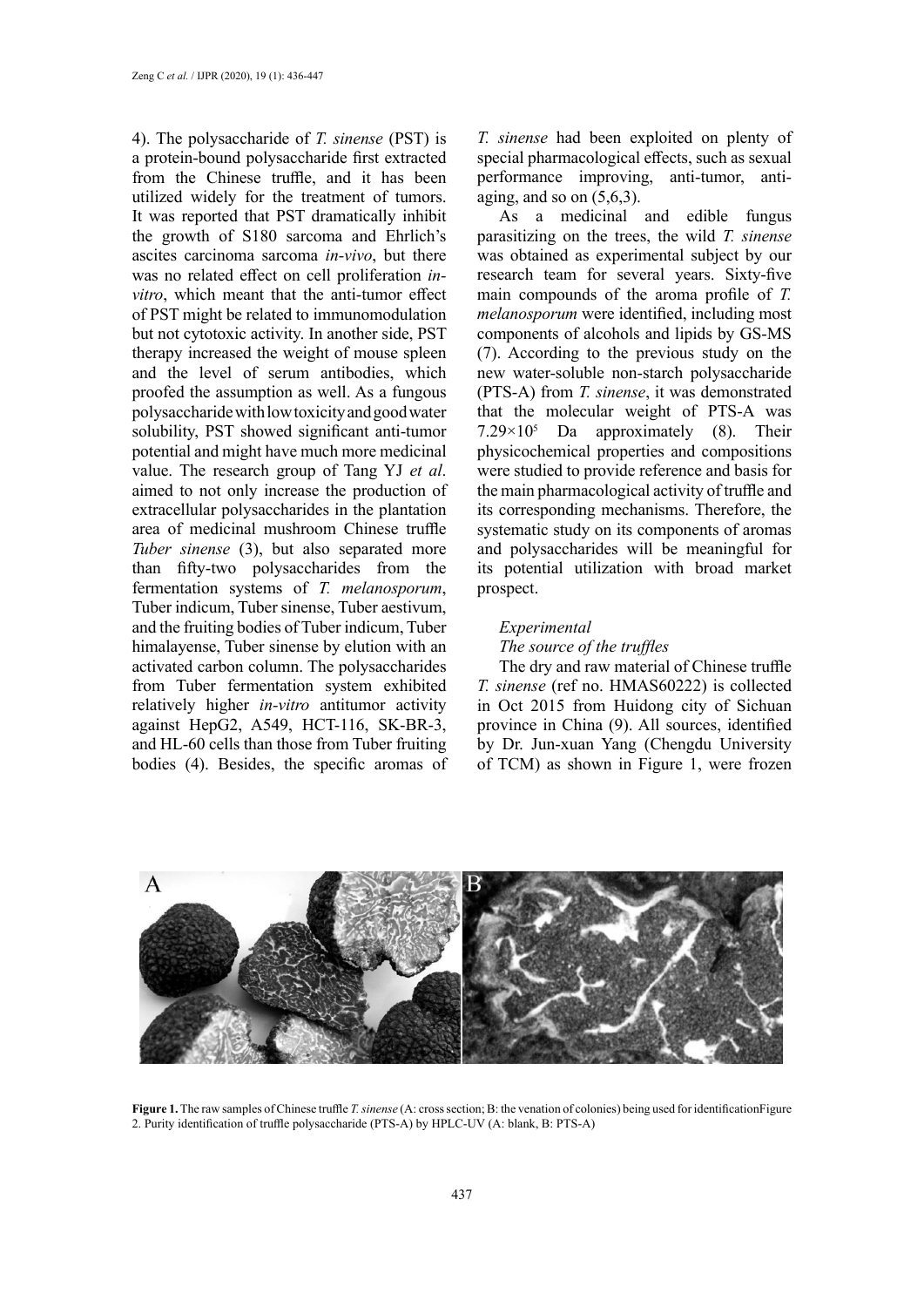after vacuum-packed. The outer peridial layer was pseudoparenchyma and composed of subglobose to ellipsoid cells 10-30 µm diam. The asci usually contained 1-7 (8) spores ornamented with spines connected by low ridges to form an alveolate reticulum. The reticulum was usually regular and less than 1 µm tall, and the spine was 5-7 µm tall. In most cases, *T. sinense* have spores ornamented with sparsely or densely free spine (5-10 across the spore width), and some cases have spores with incomplete reticulum or ridge formed by spine weakly connected each other at the base, which can differs it from *T. indicum* on the ascospores surfaces formed by spines.

# *Polysaccharide purification and purity identification*

To prepare the powder sources, the dry and raw materials were grinded and sieved through 100 meshes. According to our optimal condition of sonication extraction, the ultrasonic power is 105 W, followed with the solid-liquid ratio of 25: 1 in distilled water for 40 min at 75 °C. After the 4500 rpm centrifugation for 15 min, the crude polysaccharides-1 was obtained as supernatant. The crude polysaccharides-2 was also collected after deproteinization by Sevag method (10). Next, the crude PTS was concentrated and performed with dialysis (30  $\times$  1000 mm) in water for 72 h, and in distilled water for next 12 h. The crude polysaccharides-3 was collected and sequentially purified by chromatography of DEAE-52 and Sephadex G-100 according to the reported methods with some modifications (11). Briefly, the crude polysaccharides-3 (5 mL, 20 mg/mL) was loaded on a Cellulose DEAE-52 column (2.6  $cm \times 40$  cm) equilibrated with deionized water. PTS was then fractionated and eluted with distilled water and different concentrations of stepwise NaCl solutions (0.2, 0.4 and 0.6 M) at a flow rate of 1 mL/min. Two fractions were collected by checking the absorbance at 490 nm by using the phenol-sulfuric acid method (12). The major one of the two fractions were further fractionated by size-exclusion chromatography on a Sephadex G-100 column  $(1.6 \times 50$  cm) and eluted with deionized water at a flow rate of 0.5 mL/min to afford PTS-A. Finally, the purified PTS-A were collected,

concentrated, and lyophilized for further study. The yields of samples in each part were calculated after freeze drying. The purity of PTS-A was detected by Shimadzu HPLC with RID-10AT detector (differential detection). Pump was IC-10AT with a Cosmosil amino column (4.6  $\times$  250 mm). The injection volume was 20 μL at 25°C with flow rate of 0.5 mL/ min, and the wavelength of detection was at 197 nm with the mobile phase of a mixture of methanol-ultra-pure water (20: 80).

#### *Structural characteristics of polysaccharides*

## *The compositions of monosaccharide*

At first, 20.0 mg of polysaccharides were dissolved in 2 mL of 2 mol/L trifluoroacetic acid. The reaction solution was sealed, and fully hydrolyzed at  $100^{\circ}$ C for 8 h. The reaction vessel was removed out and cooled down to room temperature. After centrifugation at 1000 rpm for 5 min, the supernatant was neutralized with NaOH to pH 7.0 and freeze-dried as the hydrolyzates of polysaccharides.

The monosaccharide derivatives were prepared before HPLC analysis. 80 μL of each standard monosaccharide solution (0.2mol/L) was accurately measured and mixed in one tube, followed by adding 100 μL of 0.3 mol/L NaOH and 1.2 mL of 0.5 mol/L 1-phenyl-3-methyl-5-pyrazolone, dissolved in methanol. The mixture was denatured at 70 °C water bath for 40 min, then cooled down to room temperature and neutralized with HCl. Thereafter, it was extracted for three times with  $1 \text{ mL } CHCl<sub>3</sub>$ , the upper aqueous phase contained the derived products of monosaccharide. The derivatives for hydrolyzates of polysaccharide (PTS-A) were also done according to the method mentioned above (13, 14).

HPLC-UV detection was conducted in Agilent 1100 chromatographic system with Waters Symmetry C18 column (150×4.60 mm) at the detecting wavelength of 245 nm. The injection volume was 20 μL with flow rate of 1.0 mL/min at 40 °C. The mobile phase was a mixture of ammonium acetate buffer (CH<sub>3</sub>COONH<sub>4</sub>-CH<sub>3</sub>COOH, modified to pH 6.0 with acetic acid) and acetonitrile in a ratio of 80: 20 (v/v).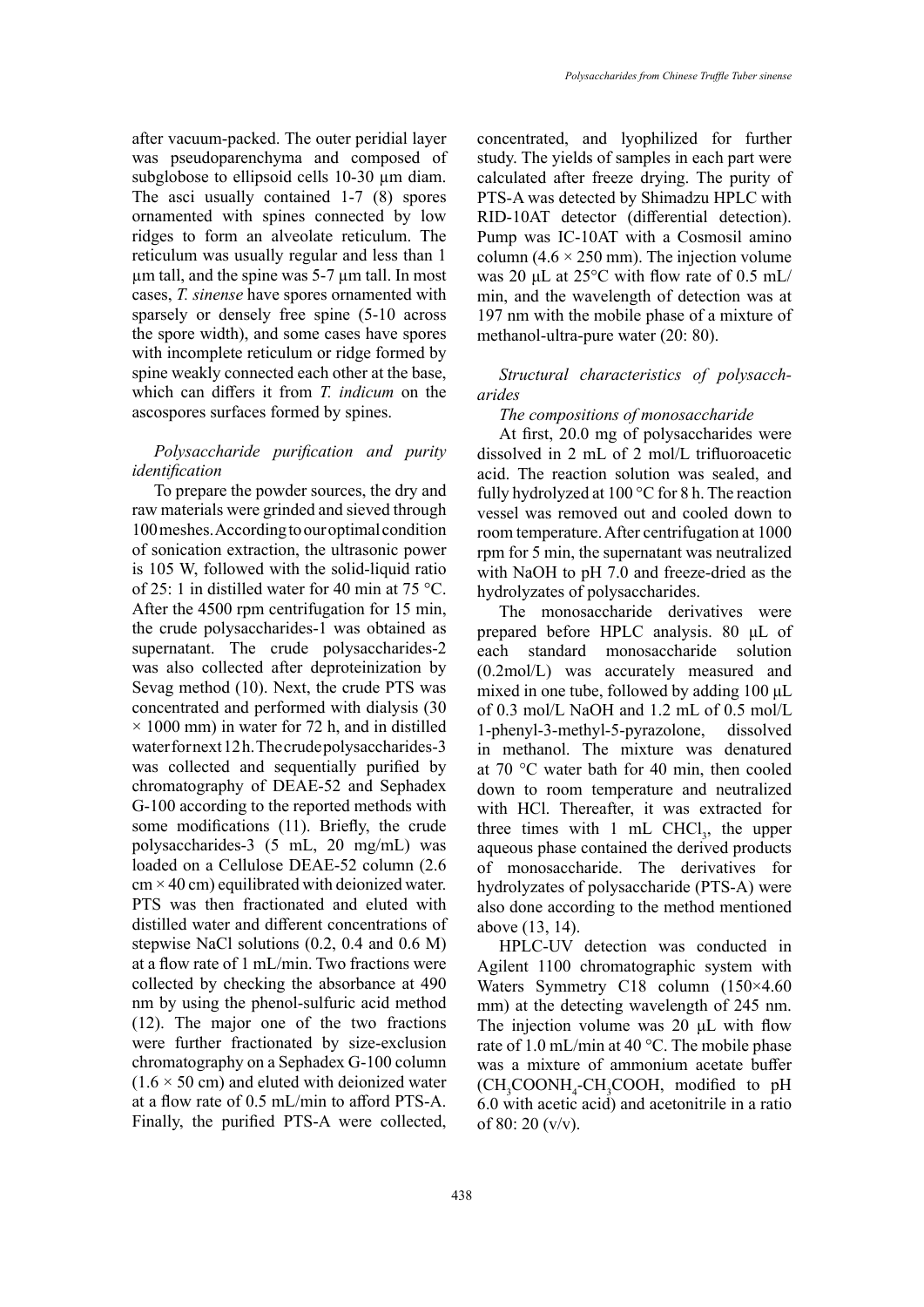### *Infrared spectroscopy of polysaccharide*

One milligram of each sample was mixed with certain amount of potassium bromide (grinded and dried) in the metal mold. After pressurizing for 5 min, the dispersed transparent tablet could be obtained and put on the stent of infrared spectrometer, scanning in the wavelength range of 500-40000 cm-1. The results were recorded.

## *PTS-A methylation analysis*

Two milligram of PTS-A was accurately weighed and vacuum dried at 70 °C for 3 h. 2 mL of anhydrous dimethyl sulfoxide was added and stirred till dissolved. 1.8 mol/L of methyl sulfinyl anion was added and followed with nitrogen stream. Abundant precipitations were showed, but disappeared and dissolved again after stirring. 1 mL of methyl iodide was added dropwisely into the solution, which was kept in room temperature below 30 °C and stirred until a clear pale yellow showed. After reaction stopped 1 h later, the methylation products were filled in a dialysis bag to dialyze in the flowing water flow for 24 h. Then it was concentrated and freeze-dried for use. Its methylation level could be checked by IR spectrum. Methylation should be repeated if it is not complete.

Subsequently, the methylated polysaccharide was hydrolyzed and followed with acetylation. The 1mL formic acid was added into certain amount of methylated polysaccharide, which was in an Abe tube full of nitrogen. It was put in 100 °C oven to hydrolyze for 6 h. After that, formic acid was moved and followed by 0.5 mL of 2 mol/L trifluoroacetic acid to hydrolyze methylated polysaccharide again in the same process. The products were resolved in 0.5 mL water and deoxidized by 2 mg sodium borohydride at 30 °C for 4 h. The next step was acetylation that was realized by pyridine and acetic acid (15). The acetylation products were dissolved in 1mL of methanol. After the organic membrane filtration, the solution can be used for GC-MS analysis.

The GC column was Agilent 122-2932 DB225 (0.25 mm×30 m×0.25 μm) followed with MS detector MSD. Temperature program began with initial temperature of 110 °C. The heating rate was  $7 \text{ °C/min}$ , and the temperature was kept at 230 °C for 18 min. The temperature at injector was 230 °C. Carrier gas was helium. Injection volume was 1 μ with 1.0 mL/min flow rate of carrier gas. According to the data of spectra in standard CCRC database, the connecting bond-type of sugar would be confirmed.

## *NMR analysis of PTS-A*

PTS-A of 15 mg was dissolved in 0.5 mL D<sub>,</sub>O, using TMS as an internal standard. mL  $D_2O$ , using TMS as an internal standard.<br><sup>13</sup>C-NMR and <sup>1</sup>H-NMR spectrums were measured by the Bruker AM-400 MHz superconducting NMR instrument.

# *Anti-oxidative activity in-vitro Determination of total reducing capacity*

It was conducted by ferric reducing ability assay (16). Three mililiters of phosphate buffer (pH 6.8, 0.2 mol/L) and 2.5 mL of 1% potassium ferricyanide  $(K_3Fe~(CN)_6)$  solution were added into the polysaccharide solutions with different concentration. After rapid mixing 45 °C water bath for 30 min, immediate cooling and adding 3.0 mL of 10% trichloroacetic acid (TCA) solution, the solution was centrifuged at 6000 rpm for 20 min. Three mililiters of the supernatant was mixed with 2.0 mL of distilled water and 1.0 mL of 0.1% ferric chloride  $(FeCl<sub>3</sub>)$  solution, and measured for its absorbance at 700 nm wavelength. The higher absorbance means the reducing power is stronger. In the comparison with distilled water as negative control and vitamin C (VC) solution as positive control, the experiment was repeated three times for each sample and the average value was calculated.

## *Determination of 1,1-Diphenyl-2-picrylhydrazyl radcal 2,2-Diphenyl-1- (2,4,6-trinitrophenyl) hydrazyl (DPPH) radical scavenging activity*

According to the reference (17), the reaction system included 1.0 mL of polysaccharide solution with different concentrations, Two mililiters of 0.2 mmol/L DPPH-ethanol solution and Two mililiters of 95% ethanol. All were mixed well, reacted in the dark for 30 min. The absorbance was measured at a wavelength of 517 nm. 2.0 mL of 95% ethanol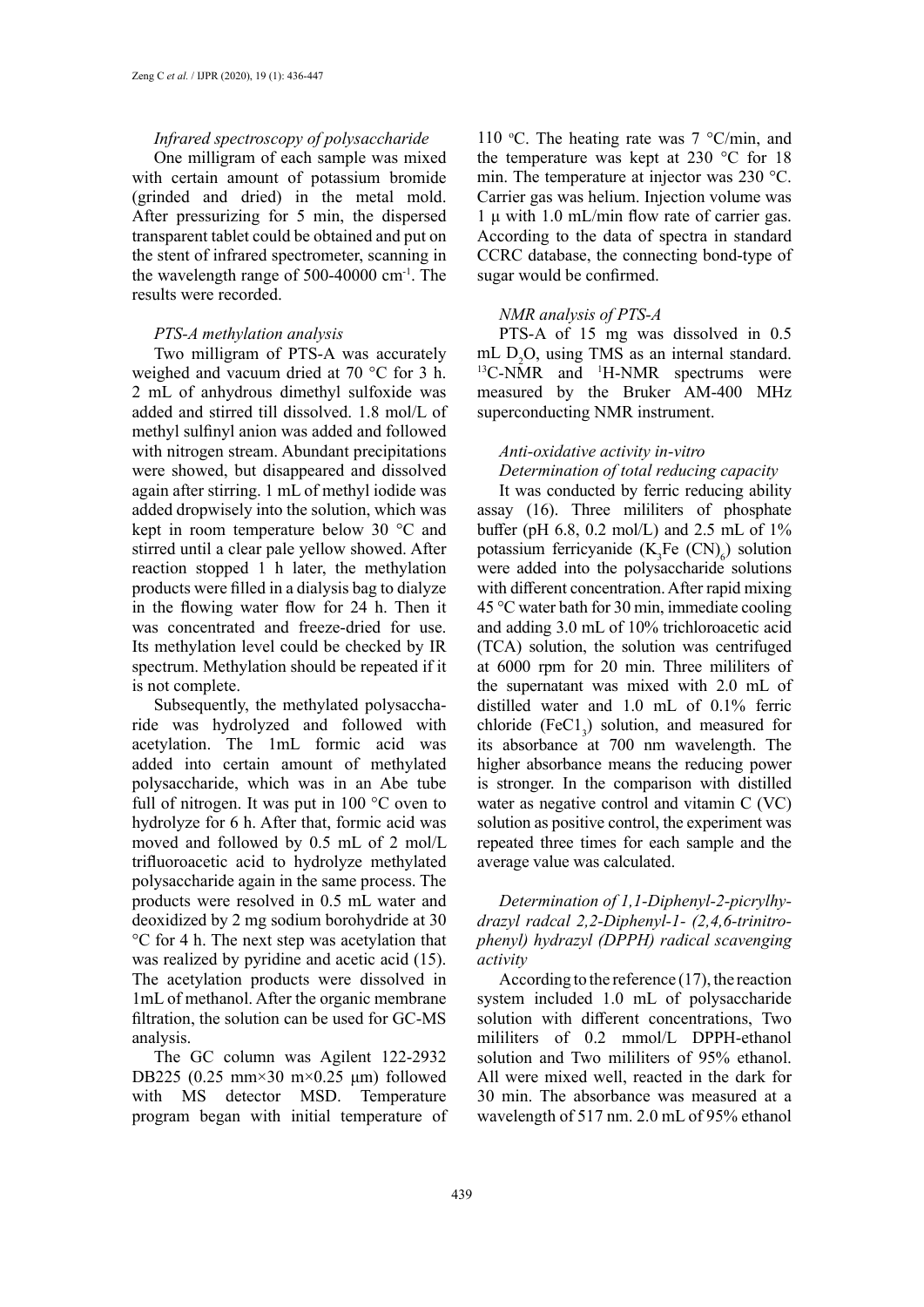solution was used instead of DPPH as a blank sample. The solution in control group was 2.0 mL of DPPH solution mixed with 3.0 mL of 95% ethanol. Vitamin E (VE) was applied as positive control. The lower absorbance of the reaction system, indicates the stronger DPPH radical scavenging activity. The rate of DPPH radical scavenging is calculated according to the formula as follows.  $I\frac{\%}{\%} = (A_0 - A_1)^* 100 / A_0$ . I/% represents the percentage of the clearance rate;  $A_1$  is the absorbance of the sample group;  $A_0$  means the absorbance of the control group. All samples were tested in triplicate, and the average value was calculated.

# *Determination of O2 —• clearing ability*

Using the pyrogallol autoxidation method (18), pyrogallol in alkaline conditions can cause autoxidation. To each tube containing 6.0 mL of Tris-HCl buffer (50 mmol/L, pH = 8.1), Half a mililiter of polysaccharide solution with different concentrations was added. The mixture is in the water bath of 37 °C for 10 min. Then l.0 mL of the hydrochloric acid solution of pyrogallol (7 mmol/L) was added. The mixture is in the water bath of 37 °C for 10min. Then l.0 mL of the hydrochloric acid solution of pyrogallol (7 mmol/L) was added, shaken, and reacted precisely for 4 min. After that, the reaction was quenched with 0.5 mL of concentrated HCl. The absorbance was measured at a wavelength of 325 nm. The distilled water was used as blank sample, and VC as positive control. The  $O_2$ <sup>-•</sup> clearing ability was estimated based on the formula following. I/%=  $(A_0 - A)*100$ )/  $A_0$ . I/% represents the percentage of clearance rate;  $A_0$  is the absorbance of control group; A indicates the absorbance of sample solution. All the samples were tested in triplicate, and the average value was calculated.

### *Statistical Analysis*

The *t* test was used to make comparisons between the mean values of independent samples. The analysis was performed by applying the SPSS statistics system (version 16.5). Significance was defined as *p* < 0.05 and the variables are presented as the mean  $\pm$  SD.

#### **Results**

#### *The yield of polysaccharides (dry weight)*

The yields of crude polysaccharides-1, -2, -3, measured by phenol-sulfuric acid method, were 3.48%, 2.13% and 1.79%, respectively. The yield of pure PTS-A was 0.41%. In this process, three crude polysaccharides were obtained and attempted to compare their antioxidization abilities with PTS-A.

The carbohydrate polymer (PTS-A) might be isolated as neutral polysaccharides. After the purification of SephadexG-100 column chromatography, the main peaks were collected, concentrated, and finally analyzed by HPLC-UV (Figure 2). In our previous study on molecular weight of polysaccharides [8], several dextran standards with different molecular weights got different retention time (RT) in the same HPLC conditions. So, according to the relationship between RT and molecular weight, the formula can be obtained as Ig (M) =  $-0.0817RT+6.587$ . The molecular weight of PTS-A was calculated as 7.29×105 Da separately.

# *Structural characteristics of polysaccharides Molecular weights and monosaccharide compositions of PTS-A*

PTS-A gave a single peak, indicating that it was homogeneous polysaccharide. By the quantitative method with external standard, PTS-A was glucan only containing D-glucoses (Figure 3), which indicated that the PTS-A were homopolysaccharide. Its average molecular weight was estimated to be 728 kDa.

#### *The methylation analysis of PTS-A*

The sample of PTS-A was fully methylated, followed by complete acid hydrolysis, and finally made into acetylated derivatives for GC-MS analysis, and the results were shown in Table 1. Referencing the literature from Guo. (15), the only derivative of 1,5,6-tri-Oacetyl-2,3,4-tri-O-methyl-D-glucitol could be detected obviously in PTS-A. It could be inferred that PTS-A was mainly composed of  $(1\rightarrow 6)$ -linked glucose group.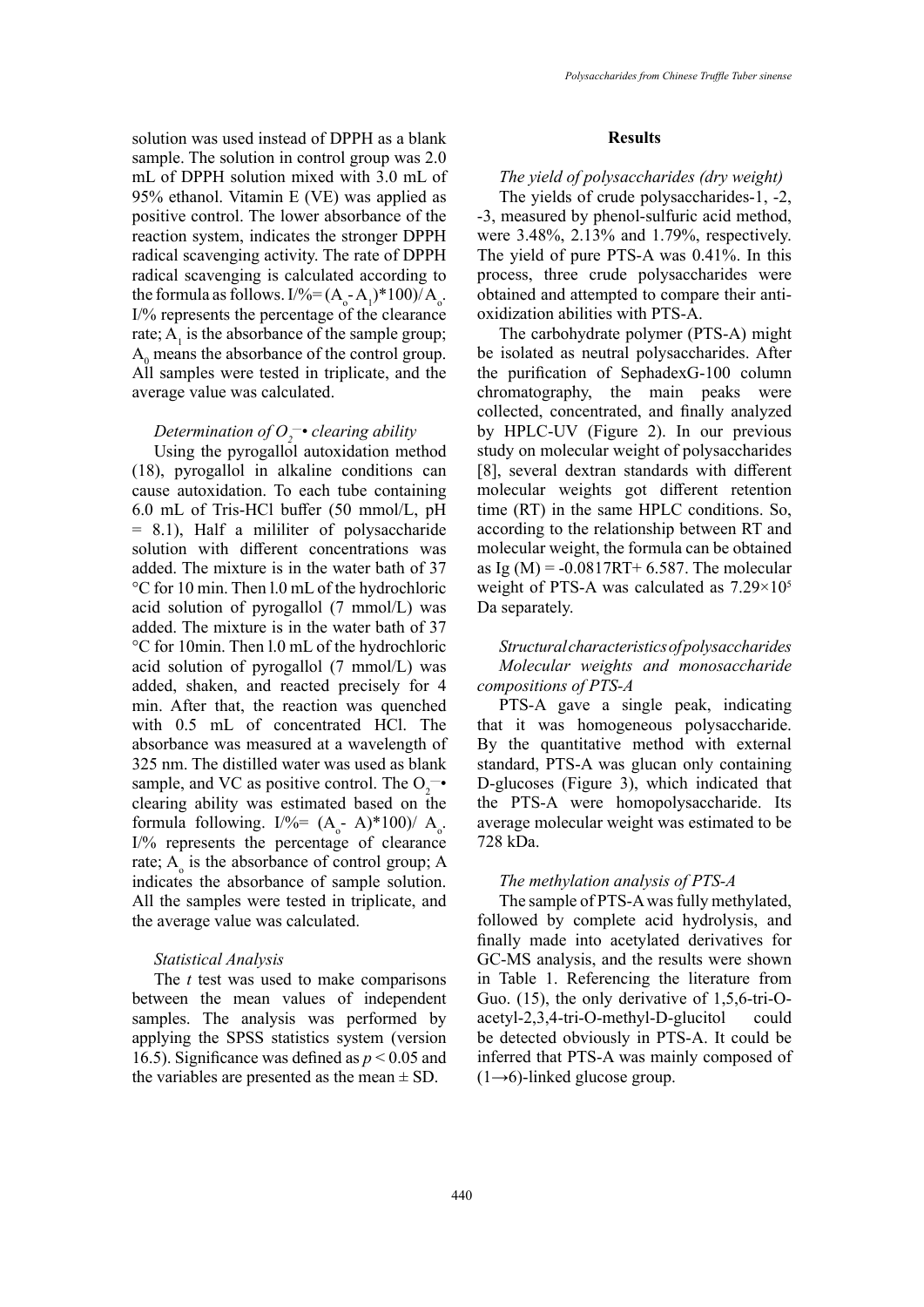

**Figure 2.** Purity identification of truffle polysaccharide (PTS-A) by HPLC-UV (A: blank, B: PTS-A)



standard monosaccharide; (b) PTS-A. Figure 3. HPLC spectrum of acetylated aldononitrile derivatives of (a) mixed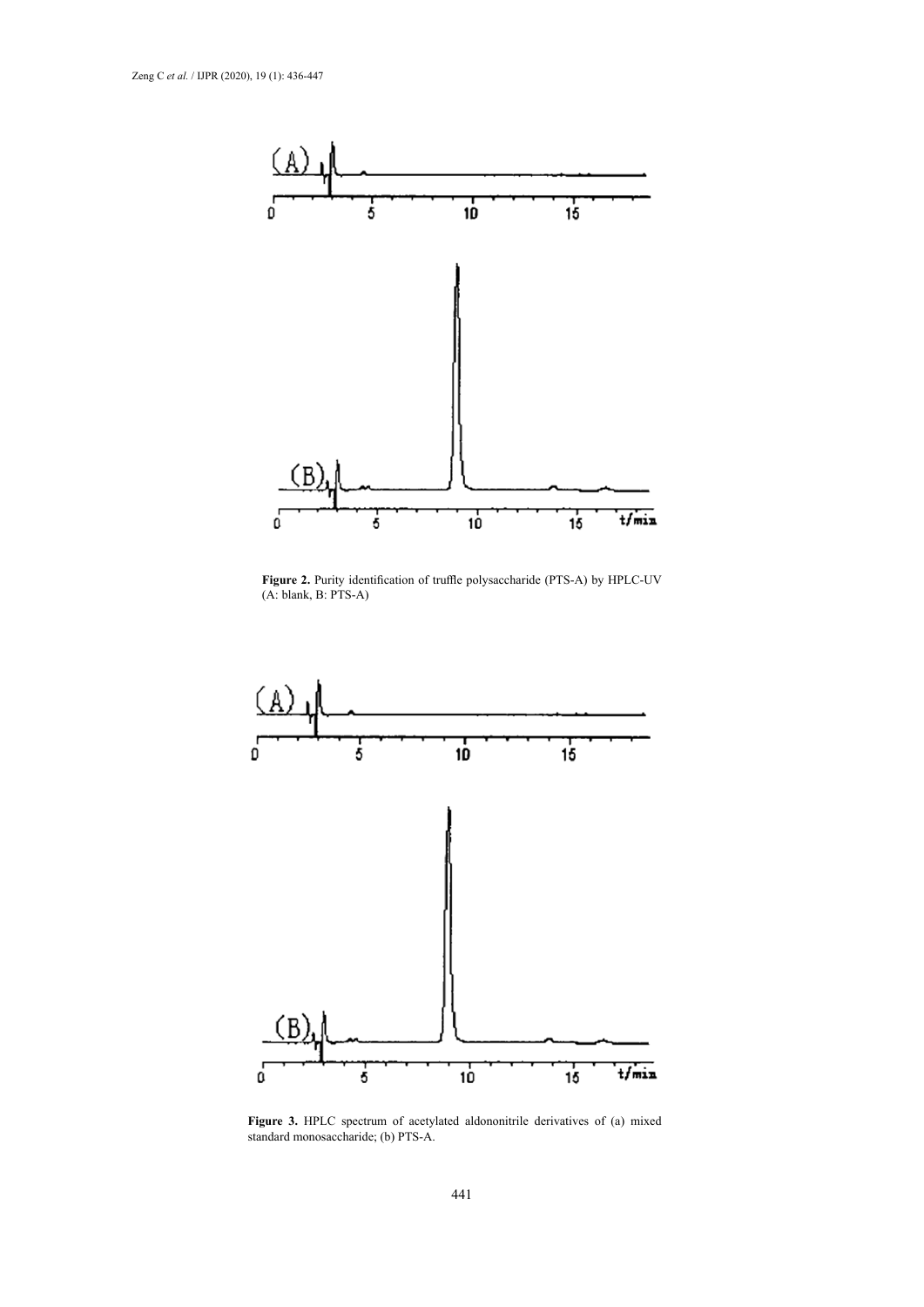| Methylated<br>sugar residue | Retention<br>time (min) | Major ion peak of MS $(m/z)$ |                         | <b>Glycosidic bond</b>               |
|-----------------------------|-------------------------|------------------------------|-------------------------|--------------------------------------|
|                             |                         | <b>PTS-A</b>                 | References (15)         | chaining                             |
| $2,3,4 - Me3-Glc$           | 25.239                  | 101,117,129,161,189,233      | 101,117,129,161,189,233 | $\rightarrow$ 6 Glc (1 $\rightarrow$ |

**Table 1**. The GC-MS results of methylated PTS-A.



**Figure 4.** The (a) <sup>1</sup>H-NMR, (b) <sup>13</sup>C-NMR and (c) HMQC spectra (D<sub>2</sub>O, 500 MHz) of PTS-A

# *The FT-IR spectra and NMR analysis of PTS-A*

The FT-IR spectra of PTS-A displayed a broad stretching intense characteristic peak at 3400 cm−1 for the hydroxyl group and a weak C-H band at around 2930 cm−1. The relatively strong absorption peaks at around 1638 cm−1 (C=O asymmetric stretching vibrations), 1400 cm−1 and 1385 cm−1 (C=O symmetric stretching vibrations) indicated that the PTS-A was acidic polysaccharides (19). The peaks toward 1000-1200 cm−1 suggested the presence of C-O-C and C-O-H link bonds, indicating the presence of pyranose. A characteristic band approximately at 816 cm<sup>-1</sup> was due to  $\alpha$ -D-Glc (20).

As shown in Figure 4, NMR analysis was carried out to further verify the molecular structure of PTS-A (15). There were six peaks with basically equal height in PTS-A <sup>13</sup>C-NMR spectrum. From low-field to high-field they were 97.74, 73.42, 71.43, 70.21, 69.57, and 65.59. The chemical shift of 97.74 was the signal peak of the C1 on the terminus (21). It was approved again that PTS-A was composed of α-D-glucose and identical with the results of the infrared spectra. There was signal peak of C6 substitution at 65.59, with no other signal peaks at 80.00. So it could be concluded that there was no C2, C3, or C4 substitution existing. This result was consistent with the methylation (22). The experimental results of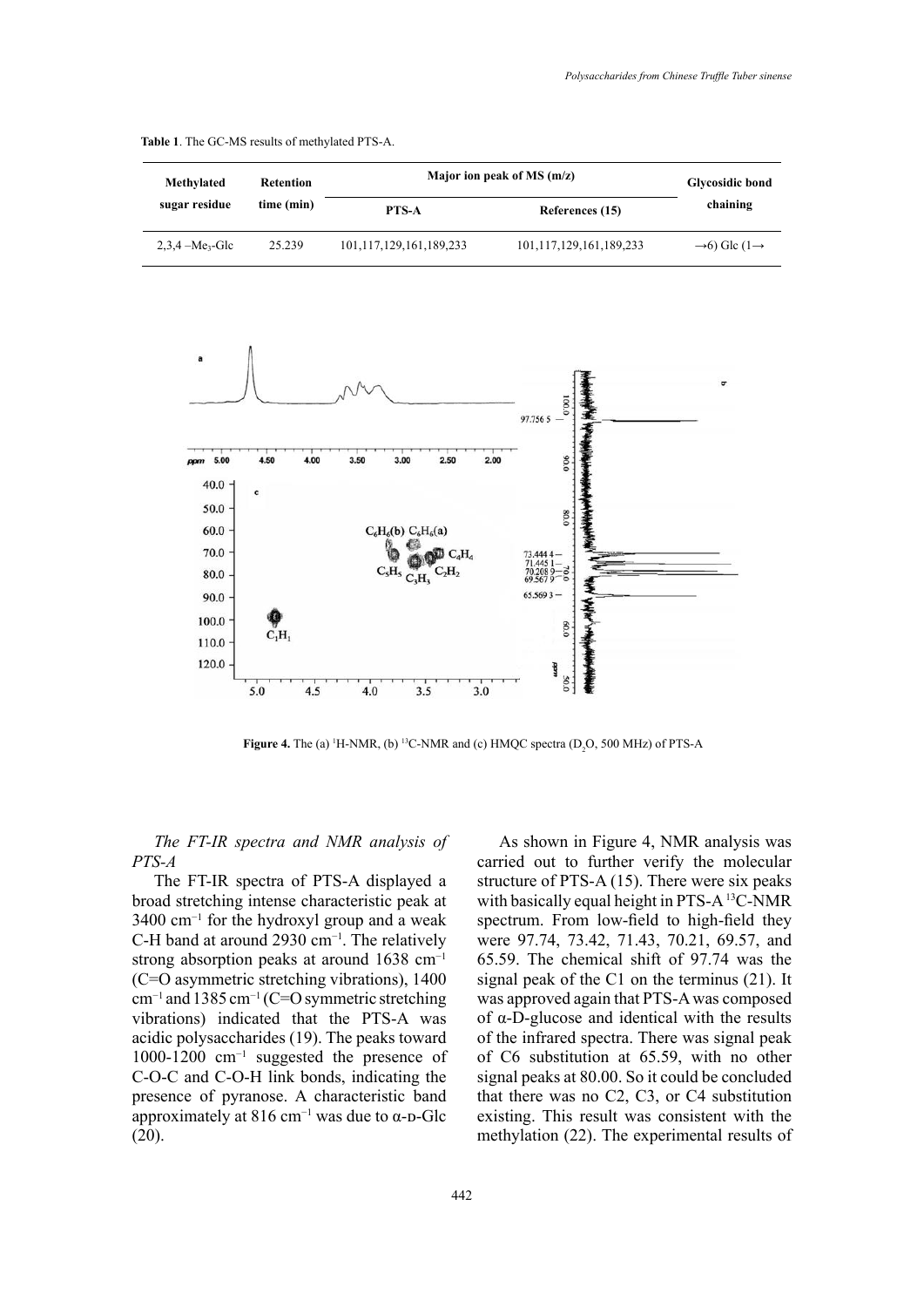<sup>1</sup>H-NMR and <sup>13</sup>C-NMR showed that PTS-A might be a linear glucan connected by  $\alpha$ -D- $(1\rightarrow 6)$ , and its structure could be determined as follows:  $\left[\rightarrow 6\right]$  α-D-Glcp  $(1\rightarrow 6)$  α-D-Glcp  $(1-\lambda)$ <sub>n</sub>.

*In-vitro antioxidant activity Determination of total reducing capacity* Considering that the reducing ability is

obviously positive related to the antioxidant activity, the absorbance of the reactive products at 700 nm indicates the intensity of reducing ability. The results of each sample were showed in Figure 5A. It seemed that, along with the purification procedure of crude polysaccharide, the crude extract with higher purity inferred to a stronger reducing power. So their antioxidant effects could be listed as



activity; C: Superoxide anion radical scavenging activity) **Figure 5.** Antioxidant activities of PTS-A and crude polysaccharides (A: Total reducing power; B: DPPH radical scavenging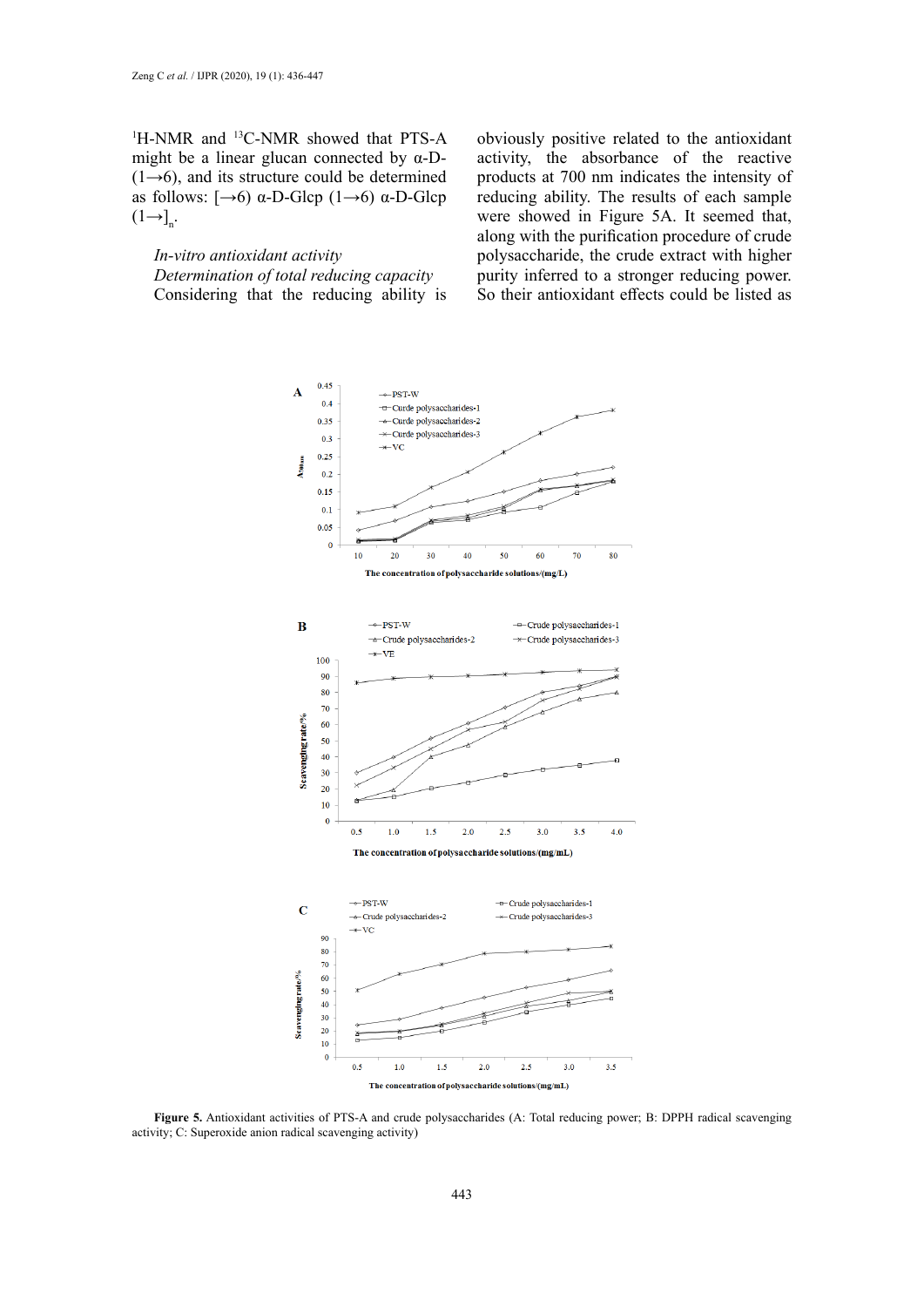| <b>Samples</b>          | <b>DPPH</b> radical | $O_2$ <sup>-</sup> |
|-------------------------|---------------------|--------------------|
| PTS-A                   | $2.81 \pm 0.008$    | $4.73 \pm 0.017$   |
| Crude polysaccharides-1 | $6.48 \pm 0.041$    | $7.55 \pm 0.036$   |
| Crude polysaccharides-2 | $4.17\pm0.020$      | $7.01 \pm 0.027$   |
| Crude polysaccharides-3 | $3.44\pm0.012$      | $6.56 \pm 0.015$   |
| <b>VE</b>               | $0.15 \pm 0.003$    |                    |
| VC                      |                     | $0.87 \pm 0.002$   |

Table 2. IC<sub>50</sub> values of PTS-A and crude polysaccharides for scavenging DPPH and superoxide anion radical (mg/mL).

Means  $\pm$  SD (n = 3) followed by ", "" are significantly different from values obtained for Crude polysaccharides-1 ( $\dot{p}$  < 0.05;  $p < 0.01$ ; \*\*\**p* < 0.001; T test).

VC> PTS-A> crude polysaccharides-3> crude polysaccharides-2> crude polysaccharides-1. The activities of three crude polysaccharides were similar and weak.

## *Determination of DPPH radicals scavenging activity*

DPPH radicals are a kind of stable aromatic radicals. The scavenging activity of antioxidants on DPPH is generally acknowledged as the total ability on clearing radicals (23). All samples showed their abilities on scavenging DPPH radicals (Figure 5B). When the concentration of polysaccharides samples was 4.0 mg/mL, the clearance rates of PTS-A, crude polysaccharides -2, and -3 were 90.2%, 80.1%, and 89.8%, close to the 94.1% of VE. The clearance ability of crude polysaccharides-1 at 4.0 mg/mL also achieved 37.9%.

# Determination of O<sub>2</sub><sup>--</sup> clearing ability

 $O_2$ <sup>-</sup> is the first one of all oxygen radicals, and can produce other oxygen radicals through series of reactions. It is highly toxic, and the clearing capacity for extra  $O_2$ <sup>-</sup> is seemed as particular significance (24). Compared with VC, the clearing ability of all crude polysaccharides samples were relatively weak (Figure 5C). It is surmised that polysaccharide might only react with  $O_2^-$  by its hydrogen on reactive hydroxyl, which could not inhibit the product of  $O_2^{\text{--}}$  fundamentally.

## *Value of IC*<sub>50</sub>

Each assay on antioxidant activity was reproductive and repeatable. According to Table 2, the antioxidant capacities of PTS-A and crude polysaccharides on scavenging DPPH and superoxide anion radical were calculated in the form of  $IC_{50}$ . It indicated that all of PTS-A, crude polysaccharides-2, and -3 were relatively good scavenger for DPPH radicals with the  $IC_{50}$  of 2.81, 4.17, and 3.44 mg/mL, respectively. However, the  $O_2$  clearing abilities of PTS-A and crude polysaccharides were obviously weaker than their capacities on DPPH.

#### **Discussion**

In recent research (25), five miligram per mililiter polysaccharide extracts of *Perigord Truffle* (PEPT) demonstrated its high scavenging abilities on hydroxyl radicals and DPPH with the  $EC_{50}$  of 0.73 mg/mL and 1.12 mg/mL, respectively. In the study against redox reaction induced by potassium ferricyanide, ferric chloride and trichloroacetic acid, the  $EC_{50}$  of PEPT was 2.46 mg/mL. In another study, PEPT was divided into three groups according to molecular size by dialysis membrane: TIP-III) group included the ingredients of PEPT with molecular weight >100 Da; TIP-II group contained components of PEPT with molecular weight between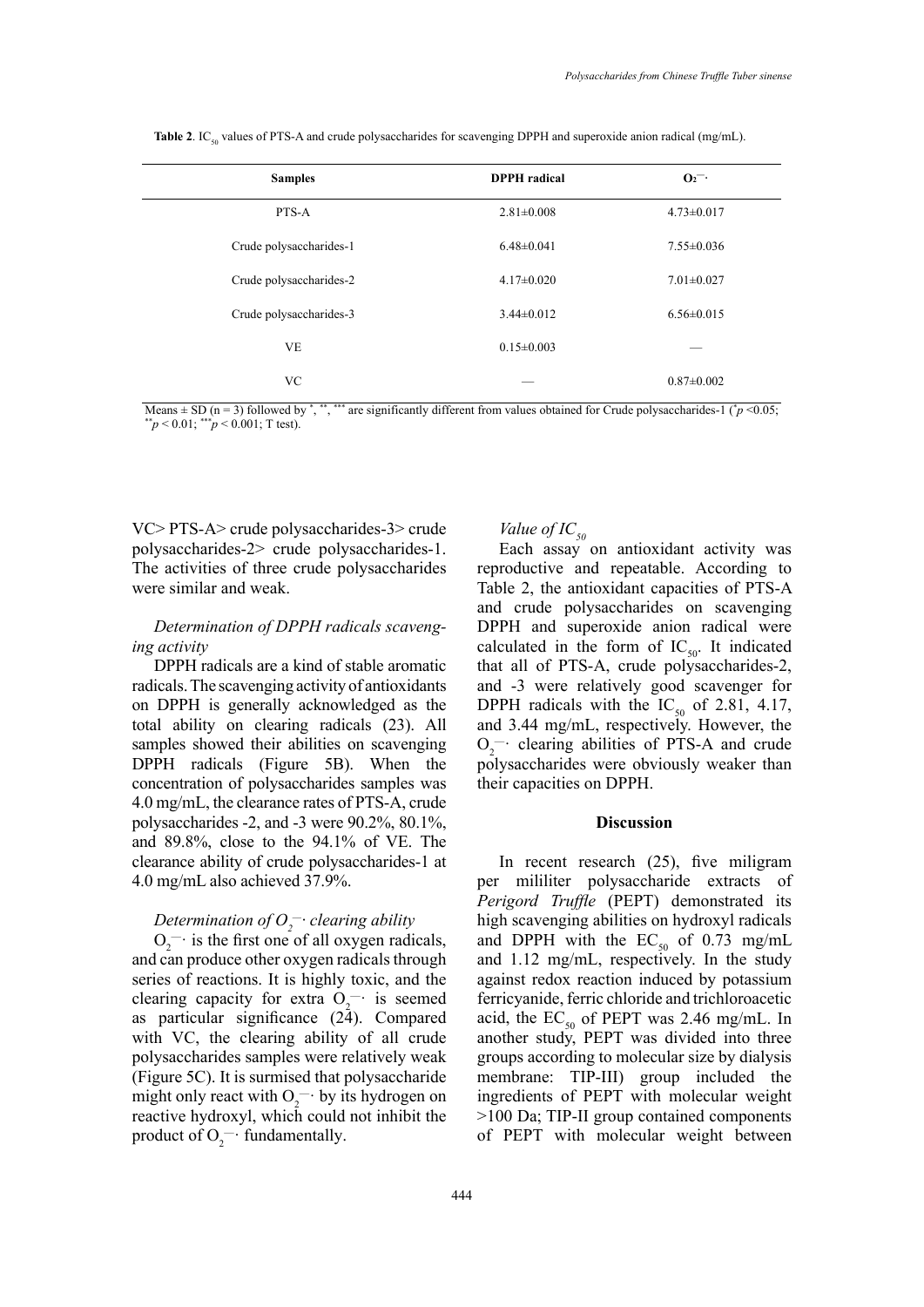50~100 Da; TIP-I group was compositions of PEPT with molecular weight <50 Da (26). The TIP group with smaller molecular weight resulted in higher clearance and stronger antioxidant activities on DPPH radicals, •OH,  $O_2$  and iron ions (TIP-III>TIP-II>TIP-I).

To the best of our knowledge, this was the first investigation on the chemical characteristics, monosaccharide composition, and antioxidant activities of polysaccharide PTS-A from Chinese truffle *T. sinense*. PTS-A is the main soluble polysaccharide of truffle. In this study, our results indicated the presumed molecular structure of PTS-A was  $\left[\rightarrow 6\right)$  α-D-Glcp  $(1\rightarrow 6)$  α-D-Glcp  $(1\rightarrow)$ <sub>n</sub>, wherein the value of n could be calculated to be about  $2 \times 10^3$ . In the determination of total reducing capacity, their reducing abilities could be listed as VC> PTS-A> crude polysaccharides-3> crude polysaccharides-2> crude polysaccharides-1. All of PTS-A, crude polysaccharides-2, and -3 were relatively good scavenger for DPPH radicals. However, the  $O_2$ <sup>--</sup> clearing abilities of PTS-A and crude polysaccharides were obviously weaker. For the antioxidant activities of PTS-A and polysaccharide extracts, the activities of total crude extract were the worst, indicating that the impurities might negatively affect the antioxidant activity. Thus, the separation and purification of polysaccharides were significant to increase the antioxidant activity in some degree.

It was proposed that the possible antioxidant mechanism of PTS-A may involve hydrogen donation to break chain reactions, and free radical scavenging ability resulting from the abstraction of anomeric hydrogen from the internal monosaccharide units of polysaccharides (27). Most importantly, the biological activities of polysaccharides are tightly associated with molecular weight, uronic acid, monosaccharide composition, degree of substitution and branching, structure, and conformation. In particular, the antioxidant activities of different polysaccharide fractions were recently correlated positively with the increasing sulfate group content (28, 29) and the decreasing molecular weight of polysaccharides (30, 31). Considering there is no sulfate group in the branch of PTS-A, it may answer for its relative week antioxidant activity.

#### **Conclusion**

It was also demonstrated that Chinese truffle *T. sinense* is a healthcare food and a source of natural antioxidants and further investigation of its antioxidant properties *in-vivo* and other studies of the biological activities of these polysaccharides are in progress. Further studies on their application in the food, medical, and cosmetic industries are worth exploration.

#### **Acknowledgement**

We really appreciate all the useful comment and support from our colleagues in department of Pharmacology, Jiangxi University of Technology in China. This work was supported by Jiangxi Provincial Science and Technology Project of Ministry of Education (Project No: GJJ180980 & GJJ180971); Natural Science Project of Jiangxi Science and Technology College (Project No: ZR1802), and Scientific project of Jiangxi Provincial Health and Family Planning Commission (Project No: 20193014).

#### **References**

- (1) Ooi VE and Liu F. Immunomodulation and anticancer activity of polysaccharide-protein complexes. *Curr. Med. Chem.* (2000) 7: 715-29.
- (2) Wu GH, Lu CL, Jiang JG, Li ZY and Huang ZL. Regulation effect of polysaccharides from Pleurotus tuber-regium (Fr.) on the immune activity of mice macrophages. *Food Funct.* (2014) 5: 337-44.
- (3) Tang YJ, Zhu LL, Liu RS, Li HM, Li DS and Mi ZY. Quantitative response of cell growth and Tuber polysaccharides biosynthesis by medicinal mushroom Chinese truffle *Tuber sinense* to metal ion in culture medium. *Bioresour. Technol.* (2008) 16: 7606-15.
- (4) Zhao W, Wang XH, Li HM, Wang SH, Chen T Yuan ZP and Tang YJ. Isolation and characterization of polysaccharides with the antitumor activity from Tuber fruiting bodies and fermentation system. *Appl. Microbiol. Biotechnol.* (2014) 98: 1991-2002.
- (5) Luo Q, Zhang J, Yan L, Tang Y, Ding X, Yang Z and Sun Q. Composition and antioxidant activity of water-soluble polysaccharides from Tuber indicum. *J. Med. Food* (2011) 12: 1609-16.
- (6) Guo M, Tang LW, Yan JP and Yi-ri BS. Main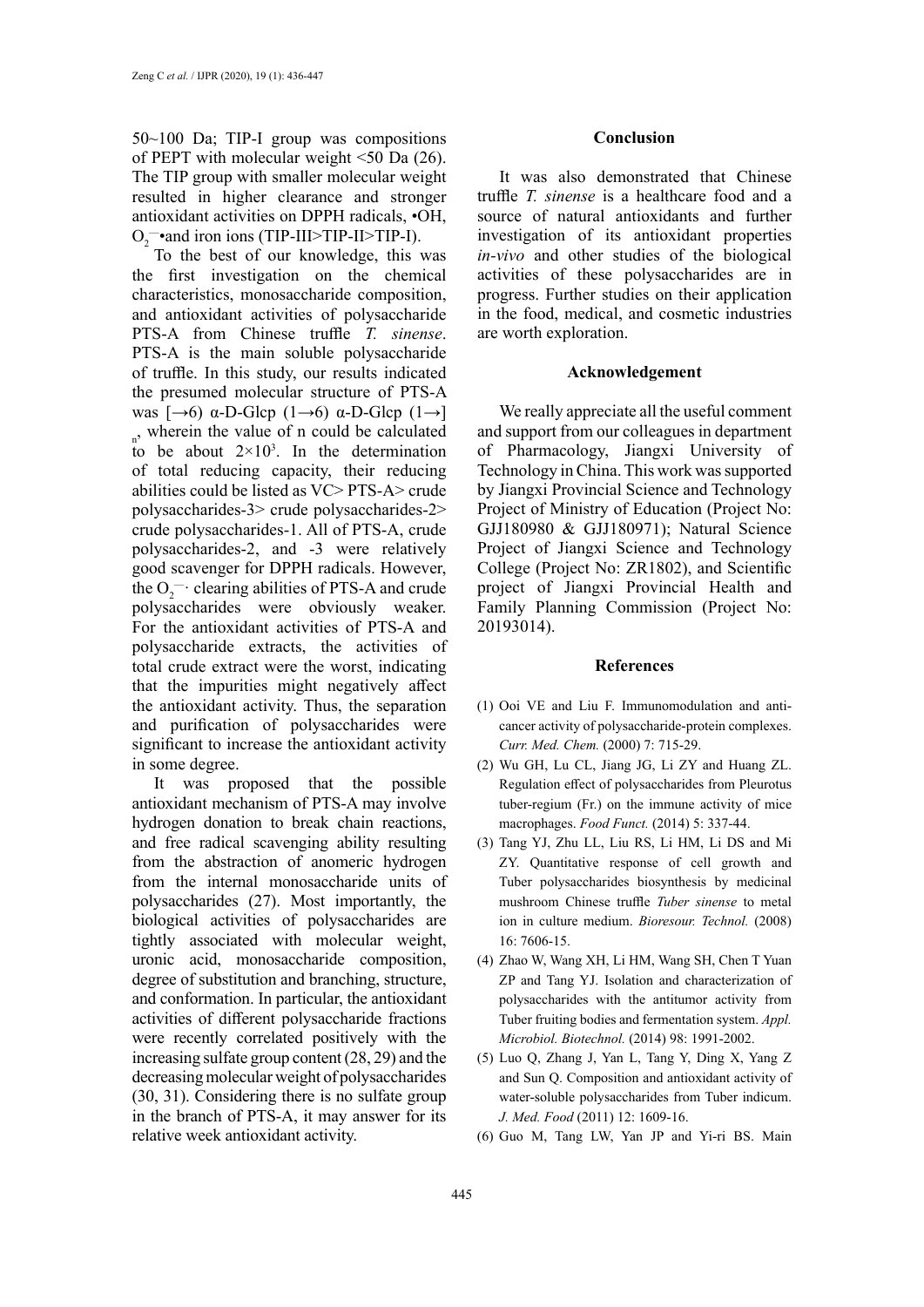physiological activities of Truffles and research progress of active substances production (in Chinese). *Sci. Tech. Food Industry* (2012) 21: 403-7.

- (7) Zhang SQ and Kan JQ. Aroma Compound Analysis of Tuber huidongense by GC-MS (in Chinese). *Food Sci.* (2011) 32: 281-5.
- (8) Zhang SQ. Purification and Molecular Weight Determination of Hui Dong Truffles Polysaccharide (in Chinese). *Food Ferm. Tech.* (2010) 46: 97-100.
- (9) Tang YJ, Zhu LL, Liu RS, Li HM, Li DS and Mi ZY. Quantitative response of cell growth and Tuber polysaccharides biosynthesis by medicinal mushroom Chinese truffle Tuber sinense to metal ion in culture medium. *Bioresour. Technol.* (2008) 99: 7606-15.
- (10) Hu XQ, Yuan F, Yan CY, Huang YY and Yu RM. The purification and characterization of polysaccharides isolated from *Ginkgo biloba* and their *in-vitro* antioxidant activities. *Zhong Yao Cai* (2011) 34: 1950-3.
- (11) Chen ZG, Zhang DN, Zhu Q, Yang QH and Han YB. Purification, preliminary characterization and *in-vitro* immunomodulatory activity of tiger lily polysaccharide. *Carbohydr. Polym.* (2014) 106: 217-22.
- (12) Xiong Q, Jiao Y, Zhao X, Chen X, Zhang Q and Jiang C. Purification, characterization and immunostimulatory activity of polysaccharide from Cipangopaludina chinensis. *Carbohydr. Polym.* (2013) 98: 217-23.
- (13) Tian CY and Wang GL. Isolation, purification and physical-chemical properties of polysaccharides from sweet potatoes (in Chinese). *J. Dalian University Tech.* (2009) 49: 45-7.
- (14) Wu X, Jiang W, Lu J, Yu Y and Wu B. Analysis of the monosaccharide composition of water-soluble polysaccharides from Sargassum fusiforme by high performance liquid chromatography/electrospray ionisation mass spectrometry. *Food Chem.* (2014) 145: 976-83.
- (15) Guo SD, Chen Y, Xu J, Chen YL, Li HY, Qi XH, Yang YP and Mao WJ. Isolation, Purification and Structural Elucidation of the Exopolysaccharides from Antarctic Fungus Oidiodendron truncatum (in Chinese). *Periodical Ocean University China* (2010) 40: 5-10.
- (16) Benzie IF and Strain JJ. The Ferric Reducing Ability of Plasma (FRAP) as a Measure of "Antioxidant Power": The FRAP Assay. *Anal. Biochem.* (1996) 239: 70-6.
- (17) Lin CL, Wang CC, Chang SC, Inbaraj BS and Chen BH. Antioxidative activity of polysaccharide fractions isolated from Lycium barbarum Linnaeus. *Int. J. Biol. Macromol.* (2009) 45: 146-51.
- (18) van Acker SA, van Balen GP, van den Berg DJ, Bast A and van der Vijgh WJ. Influence of iron chelation on the antioxidant activity of flavonoids. *Biochem. Pharmacol.* (1998) 56: 935-43.
- (19) Li Q, Yu N, Wang Y, Sun Y, Lu K and Guan W. Extraction optimization of Bruguiera gymnorrhiza polysaccharides with radical scavenging activities. *Carbohydr. Polym.* (2013) 96: 148-55.
- (20) Cai W, Xie L, Chen Y and Zhang H. Purification, characterization and anticoagulant activity of the polysaccharides from green tea. *Carbohydr. Polym.* (2013) 92: 1086-90.
- (21) Hakomori S. A rapid permethylation of glycolipid, and polysaccharide catalyzed by methylsulfinyl carbanion in dimethyl sulfoxide. *J. Biochem.* (1964) 55: 205-9.
- (22) Purama RK, Goswami P, Khan AT and Goyal A. Structural analysis and properties of dext ran produced by Leuconostoc mesenteroides NRRL B-640. *Carbohydr. Polymer.* (2009) 76: 30-4.
- (23) Yi JM, Kim MS, Seo SW, Lee KN, Yook CS and Kim HM. Acanthopanax senticosus root inhibits mast cell-dependent anaphylaxis. *Clin. Chim. Acta.* (2001) 312: 163-8.
- (24) Yuan H, Zhang W, Li X, Lü X, Li N, Gao X and Song J. Preparation and *in-vitro* antioxidant activity of kappa-carrageenan oligosaccharides and their oversulfated, acetylated, and phosphorylated derivatives. *Carbohydr. Res.* (2005) 340: 685-92.
- (25) Kong QL, Fan J and Zhao TR. Optimization of Extraction Technique of Polysaccharides from Truffles by Response Surface Methodology and Determination of Crude Polysaccharide Antioxidant Activity (in Chinese). *Food Fermentation Indust.* (2012) 38: 175-9.
- (26) Yue JM, Pu B, Chen AJ and Liu XY. Antioxidant Activity *in-vitro* of Polysaccharides with Different Molecular Weights from Truffles (in Chinese). *Food Sci.* (2013) 34: 127-31.
- (27) Yamaguchi Y, Kagota S, Nakamura K, Shinozuka K and Kunitomo M. Antioxidant activity of the extracts from fruiting bodies of cultured Cordyceps sinensis. *Phytother. Res.* (2000) 14: 647-9.
- (28) Qi HM, Huang LY, Liu XL, Liu DM, Zhang QB and Liu SM. Antihyperlipidemic activity of high sulfate content derivative of polysaccharide extracted from *Ulva pertusa* (Chlorophyta). *Carbohydr. Polym.* (2012) 87: 1637-40.
- (29) Xiong SL, Li AL, Huang N, Lu F and Hou DB. Antioxidant and immunoregulatory activity of different polysaccharide fractions from tuber of Ophiopogon japonicus. *Carbohydr. Polym.* (2011) 86: 1273-80.
- (30) Xing RG, Liu S, Guo ZY, Yu H, Wang P, Li C,